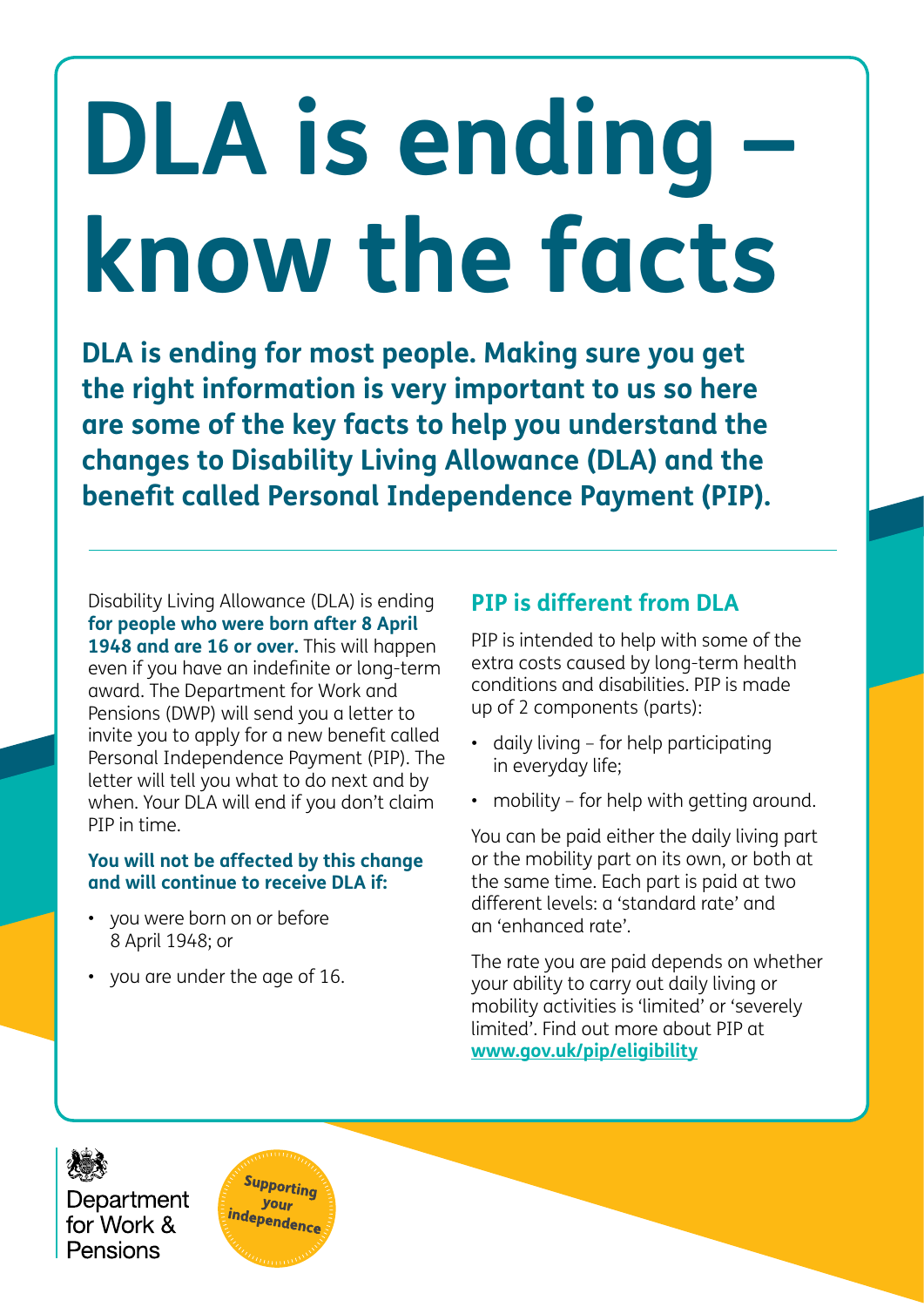#### **What will happen?**



The letter from the DWP will tell you what to do next and by when. You will need to telephone us if you want to claim PIP. We also want you to telephone us if you don't want to claim PIP. The letter will tell you the numbers to contact.

If you decide to claim PIP, we will send you a 'How your disability affects you' form. A health professional will look at your application and any other evidence you send to help DWP work out the level of help you need. Most people will be asked to attend a face-to-face consultation.

# **What is a face-to-face consultation?**



A face-to-face consultation is a meeting with a health professional in an assessment centre or possibly in your home. It will last around an hour. The health professional will ask questions about your ability to carry out activities and for more information about how your condition affects your daily life.

#### **Do I need to claim PIP right now?**

If you were aged 16 to 64 on 8 April 2013 and you're getting DLA, we will write to you inviting you to make a claim for PIP.

You don't need to contact us until we write to you unless there is a change in how your condition or disability affects you. For these changes you should contact the

DLA Helpline. Contact details can be found at **[www.gov.uk/disability-benefits-helpline](http://www.gov.uk/disability-benefits-helpline)**

#### **Will I get PIP automatically?**

There is no automatic transfer from DLA to PIP. Because PIP and DLA are different benefits, with different assessment criteria, you won't get PIP automatically just because you qualify for DLA. When we write to you, you will need to contact DWP to let them know if you decide to make a claim for PIP or not. If you don't claim in the time available, your DLA payments will stop.

#### **I've got an indefinite or lifetime award of DLA so will I stay on DLA?**

You won't stay on DLA and you won't get PIP automatically just because you have been awarded DLA on an indefinite basis. This is because DLA is ending and PIP is a different benefit, assessed in a different way. DWP will send you a letter and invite you to apply for PIP. If you decide not to apply for PIP, or don't apply for PIP in time, then your DLA payments will stop.

#### **If I am not awarded PIP, will my DLA payments stop immediately?**

If you are not awarded PIP, your DLA will stop being paid 28 days after your next payday following the decision on your PIP claim.

Department for Work & Pensions

Supporting your independence